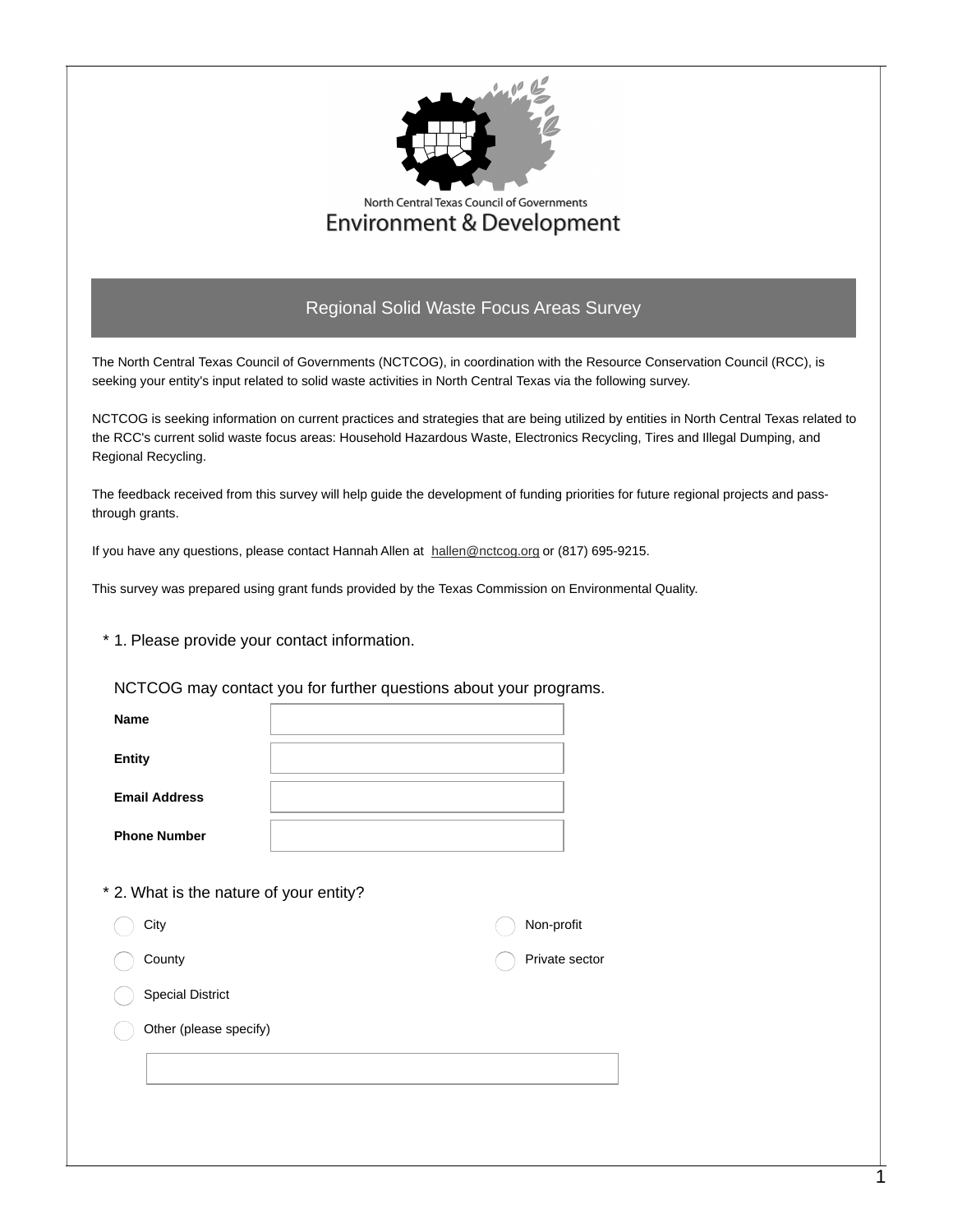| <b>Environment &amp; Development</b>                                                                                                                                                                                                                   | North Central Texas Council of Governments                                                                                                                        |
|--------------------------------------------------------------------------------------------------------------------------------------------------------------------------------------------------------------------------------------------------------|-------------------------------------------------------------------------------------------------------------------------------------------------------------------|
| Regional Solid Waste Focus Areas Survey                                                                                                                                                                                                                |                                                                                                                                                                   |
| <b>Household Hazardous Waste</b>                                                                                                                                                                                                                       |                                                                                                                                                                   |
| * 3. Does your entity offer services for the proper disposal of Household Hazardous Waste (HHW)?                                                                                                                                                       |                                                                                                                                                                   |
| Yes                                                                                                                                                                                                                                                    |                                                                                                                                                                   |
| No                                                                                                                                                                                                                                                     |                                                                                                                                                                   |
| * 4. If yes, what services does your entity provide?<br>City operated permanent collection facility<br>Curbside pickup<br>Collection events<br>Other (please specify)<br>5. What service provider does your entity use for the proper disposal of HHW? | Partner with another city - permanent drop off with voucher or<br>proof of residency<br>Partner with another city - collection events<br>Don't offer any services |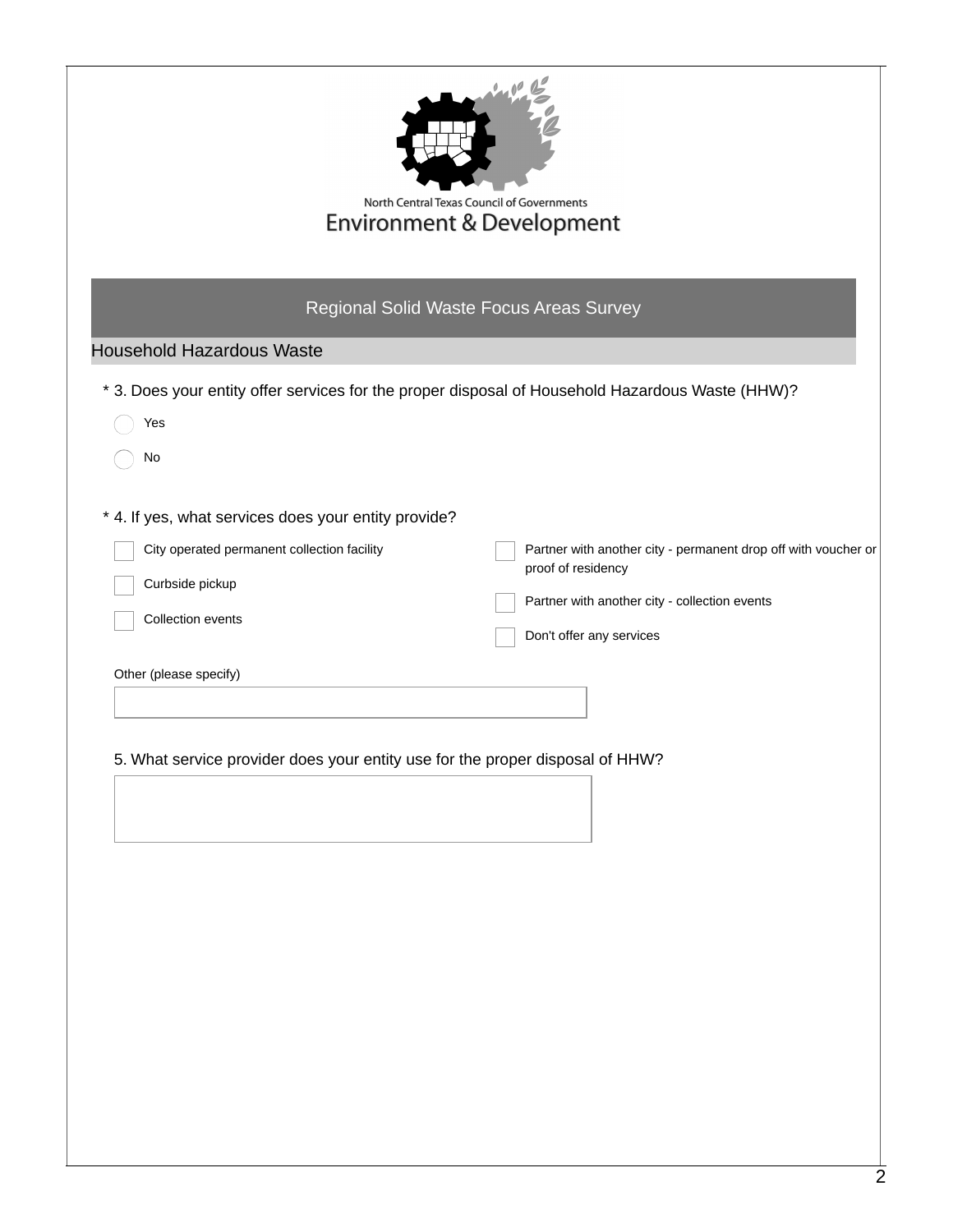|                                                                                                                                                                       | <b>Environment &amp; Development</b><br>Regional Solid Waste Focus Areas Survey                                                                                                                                                                                 |
|-----------------------------------------------------------------------------------------------------------------------------------------------------------------------|-----------------------------------------------------------------------------------------------------------------------------------------------------------------------------------------------------------------------------------------------------------------|
| <b>Electronic Recycling</b>                                                                                                                                           |                                                                                                                                                                                                                                                                 |
| * 6. Does your entity offer services for the proper disposal of used electronics?<br>Yes<br>No                                                                        |                                                                                                                                                                                                                                                                 |
| * 7. If yes, what services does your entity provide?<br>City operated permanent collection facility<br>Curbside pickup<br>Collection events<br>Other (please specify) | Partner with another city - permanent drop off with voucher or<br>proof of residency<br>Partner with another city - collection events<br>Don't offer any services<br>8. What service provider does your entity use for the proper disposal of used electronics? |
|                                                                                                                                                                       |                                                                                                                                                                                                                                                                 |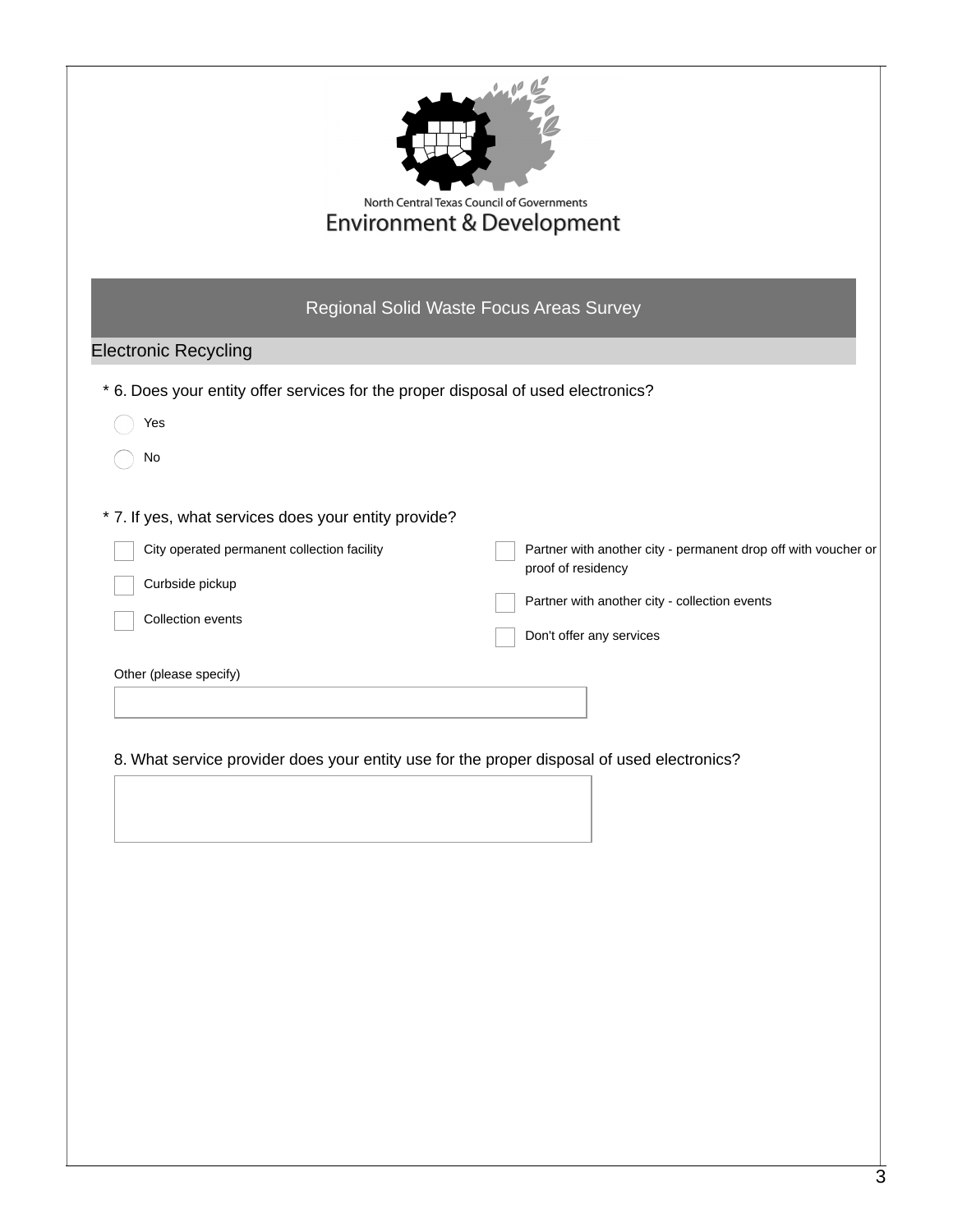|                                                                                                                                 | North Central Texas Council of Governments<br><b>Environment &amp; Development</b><br>Regional Solid Waste Focus Areas Survey |
|---------------------------------------------------------------------------------------------------------------------------------|-------------------------------------------------------------------------------------------------------------------------------|
| <b>Tires and Illegal Dumping</b>                                                                                                |                                                                                                                               |
| * 9. Does your entity offer services for the proper disposal of tires?                                                          |                                                                                                                               |
| Yes                                                                                                                             |                                                                                                                               |
| No                                                                                                                              |                                                                                                                               |
| Collection events<br>Other (please specify)<br>11. What service provider does your entity use for the proper disposal of tires? | Don't offer any services                                                                                                      |
|                                                                                                                                 |                                                                                                                               |
|                                                                                                                                 |                                                                                                                               |
|                                                                                                                                 |                                                                                                                               |
|                                                                                                                                 |                                                                                                                               |
|                                                                                                                                 |                                                                                                                               |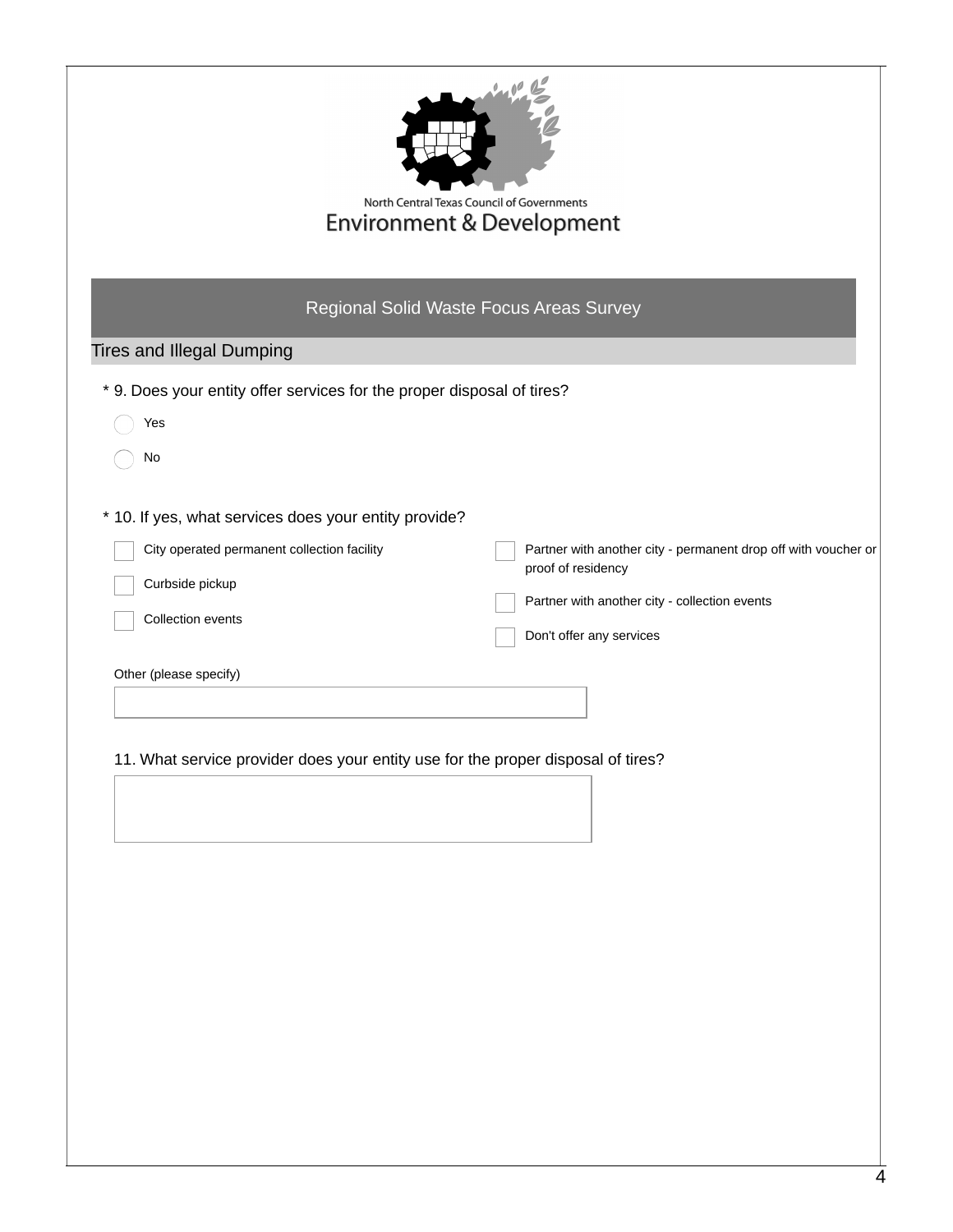|          | * 12. The following are examples of common illegal dumping sites. Please rank what areas of your entity are |         |
|----------|-------------------------------------------------------------------------------------------------------------|---------|
|          | the most frequent dumping sites found. (1 being the most frequent, 6 being the least frequent).             |         |
| $\equiv$ | Side of the road<br>$\div$                                                                                  |         |
| $\equiv$ | $\div$<br>Parks                                                                                             |         |
| $\equiv$ | ♦<br>Creek beds                                                                                             |         |
| $\equiv$ | Public spaces<br>♦                                                                                          |         |
| $\equiv$ | Abandoned lots<br>♦                                                                                         |         |
| $\equiv$ | Private property<br>÷                                                                                       |         |
| $\equiv$ | $\div$<br>Other                                                                                             |         |
|          | * 13. On average, how many illegal dump sites does your entity clean up per month?                          |         |
| < 0      | 500                                                                                                         | $1000+$ |
|          |                                                                                                             |         |
|          |                                                                                                             |         |
|          |                                                                                                             |         |
|          |                                                                                                             |         |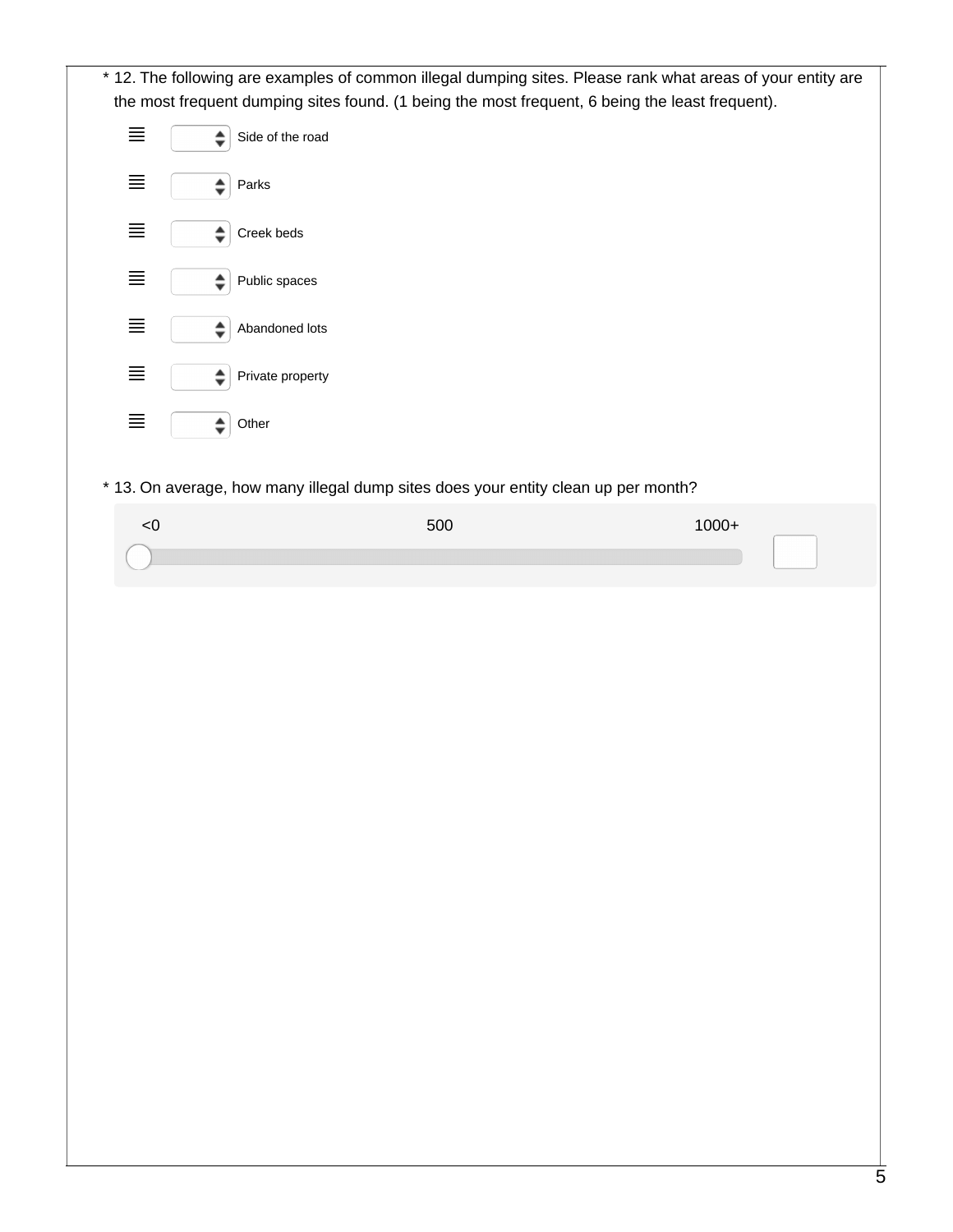|                                                                                                                                                                                     | North Central Texas Council of Governments<br><b>Environment &amp; Development</b>                                                                                                                                                                                                                                                                                                                            |
|-------------------------------------------------------------------------------------------------------------------------------------------------------------------------------------|---------------------------------------------------------------------------------------------------------------------------------------------------------------------------------------------------------------------------------------------------------------------------------------------------------------------------------------------------------------------------------------------------------------|
|                                                                                                                                                                                     | Regional Solid Waste Focus Areas Survey                                                                                                                                                                                                                                                                                                                                                                       |
| <b>Regional Recycling</b>                                                                                                                                                           |                                                                                                                                                                                                                                                                                                                                                                                                               |
|                                                                                                                                                                                     | * 14. Did your municipality participate in the Regional Recycling Survey and Educational Campaign?                                                                                                                                                                                                                                                                                                            |
| Yes                                                                                                                                                                                 |                                                                                                                                                                                                                                                                                                                                                                                                               |
| No                                                                                                                                                                                  |                                                                                                                                                                                                                                                                                                                                                                                                               |
| I don't know                                                                                                                                                                        |                                                                                                                                                                                                                                                                                                                                                                                                               |
| Other (please specify)                                                                                                                                                              |                                                                                                                                                                                                                                                                                                                                                                                                               |
|                                                                                                                                                                                     |                                                                                                                                                                                                                                                                                                                                                                                                               |
| participate in?                                                                                                                                                                     |                                                                                                                                                                                                                                                                                                                                                                                                               |
| Participated on the Project Advisory Group<br>Participated in the Waste Audit<br>Provided a response to the Re-TRAC Recycling Survey<br>Downloaded and used the "Amplification Kit" | * 15. If yes, what aspects of the Regional Recycling Survey and Educational Campaign did your municipality<br>Downloaded and used the educational campaign deliverables<br>developed by the Recycling Partnership<br>Promoted the "Do You Know What To Throw" Quiz<br>Requested free printed educational materials<br>Did not participate in the Regional Recycling Survey and<br><b>Educational Campaign</b> |
| Other (please specify)                                                                                                                                                              |                                                                                                                                                                                                                                                                                                                                                                                                               |
|                                                                                                                                                                                     |                                                                                                                                                                                                                                                                                                                                                                                                               |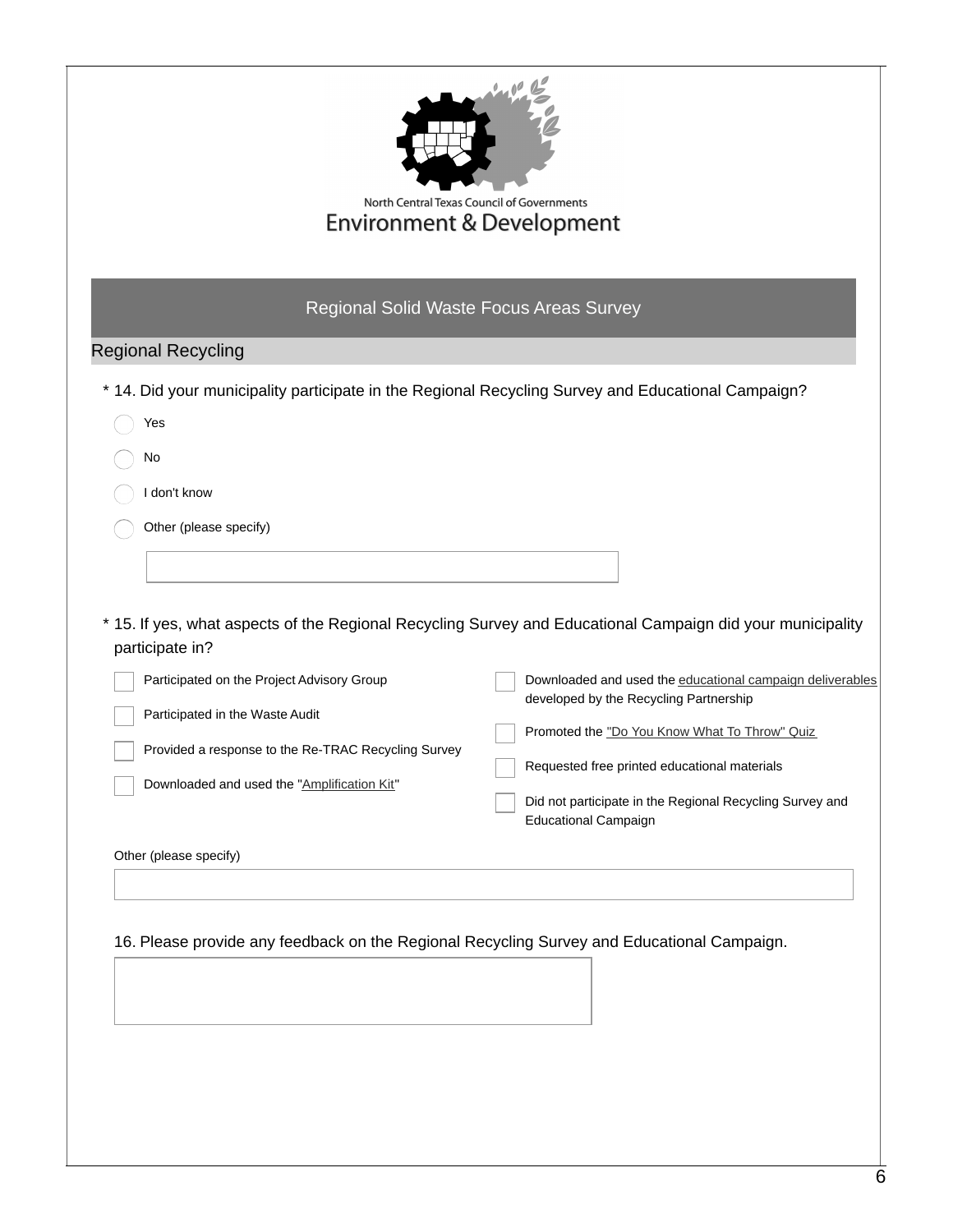|                                                                             | North Central Texas Council of Governments<br><b>Environment &amp; Development</b>                    |
|-----------------------------------------------------------------------------|-------------------------------------------------------------------------------------------------------|
|                                                                             | Regional Solid Waste Focus Areas Survey                                                               |
| <b>Education and Outreach</b>                                               |                                                                                                       |
| hazardous waste, illegal dumping, tires, used electronics, recycling, etc.) | * 17. How does your entity conduct outreach to residents about the solid waste issues? (EX: household |
| Facebook                                                                    | Smartphone apps                                                                                       |
| Twitter                                                                     | Neighborhood meetings                                                                                 |
| Instagram                                                                   | Magazines                                                                                             |
| Nextdoor                                                                    | In-person events                                                                                      |
| <b>Bill inserts</b>                                                         | City website                                                                                          |
| <b>Billboards</b>                                                           | Newsletters/Annual Reports                                                                            |
| Radio ads                                                                   |                                                                                                       |
| Other (please specify)                                                      |                                                                                                       |
|                                                                             |                                                                                                       |
|                                                                             |                                                                                                       |
|                                                                             |                                                                                                       |
|                                                                             |                                                                                                       |
|                                                                             |                                                                                                       |
|                                                                             |                                                                                                       |
|                                                                             |                                                                                                       |
|                                                                             |                                                                                                       |
|                                                                             |                                                                                                       |
|                                                                             |                                                                                                       |
|                                                                             |                                                                                                       |
|                                                                             |                                                                                                       |
|                                                                             |                                                                                                       |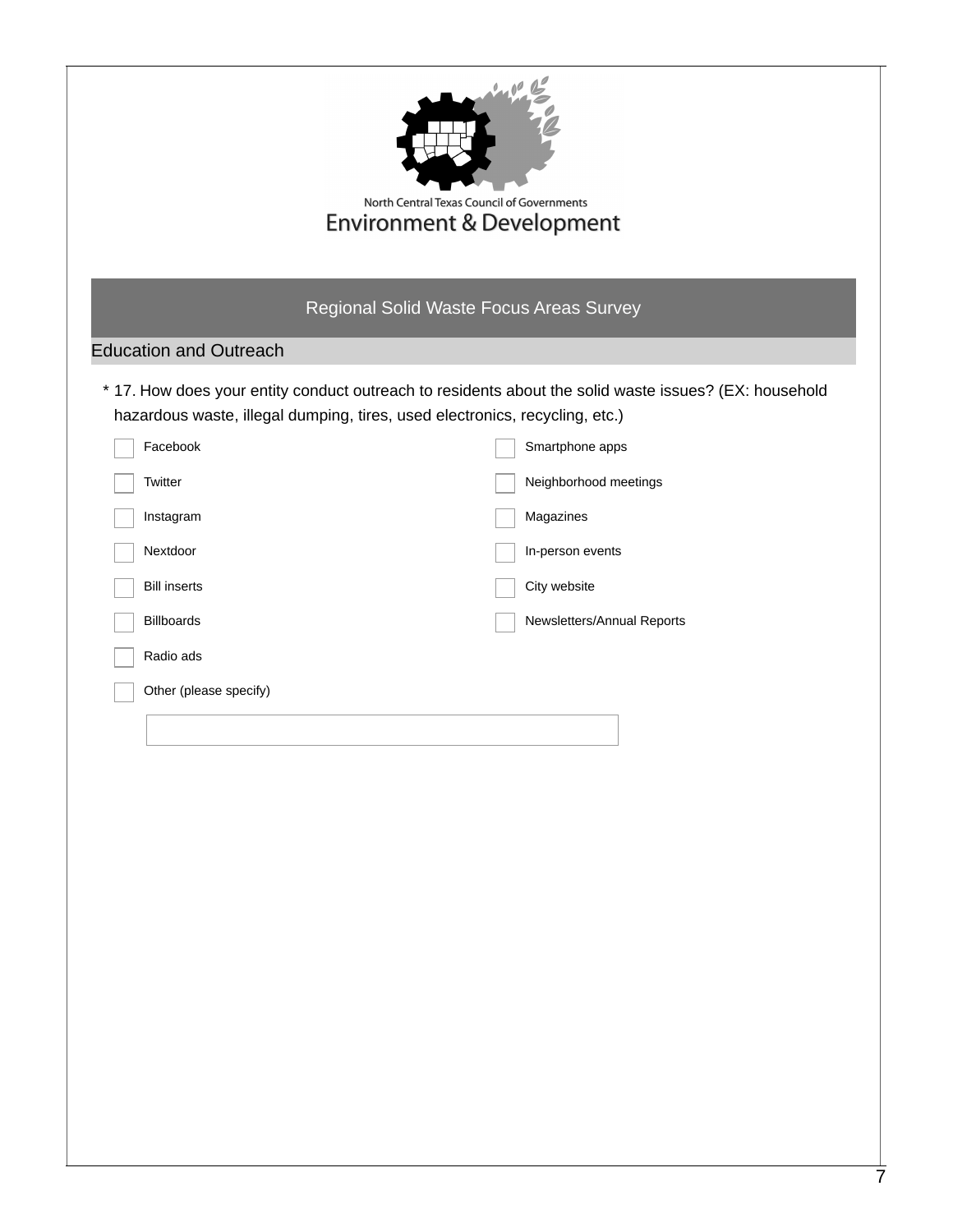18. Of these outreach methods, please rank which method you find to be the most effective. (1 being the \* most effective, 14 being the least effective).

|     | Facebook                   |
|-----|----------------------------|
| $=$ | Twitter<br>÷               |
| ≡   | Instagram                  |
| ≡   | ≐<br>Nextdoor              |
| ≡   | <b>Bill inserts</b>        |
| $=$ | <b>Billboards</b>          |
| =   | Radio ads                  |
|     | Smartphone apps            |
| ≡   | Neighborhood meetings<br>≜ |
| ≡   | Magazines<br>≜             |
| =   | ♦<br>In-person events      |
| =   | City website               |
| =   | Newsletters/Annual Reports |
|     | Other<br>≜                 |